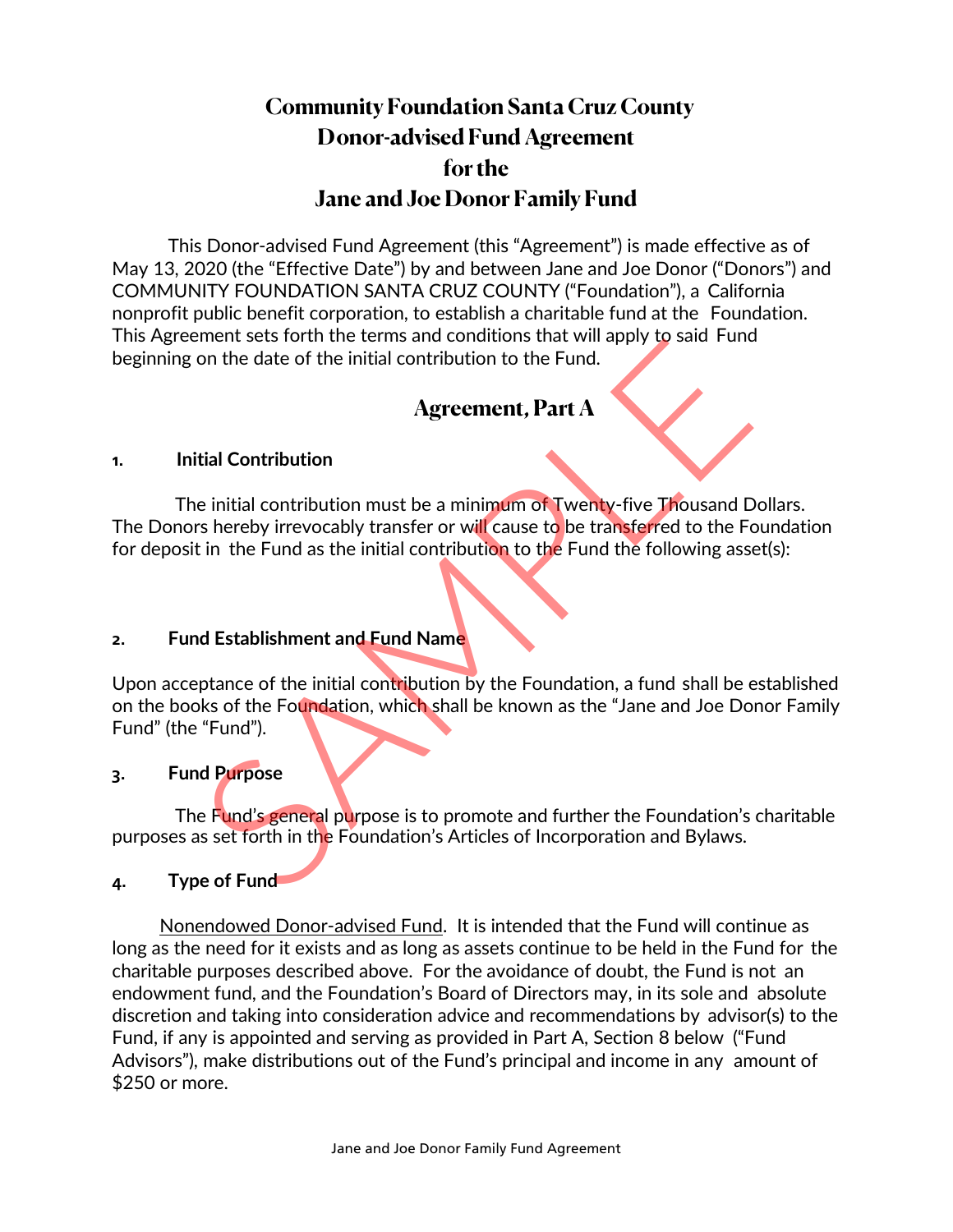### **5. Fund Investment Pool Selection**

Donors wish the Fund Assets to be invested in the Socially Responsible Long-Term Pool as described in Part B, Section 1 of this Agreement.

### **6. Foundation Services Fee**

The Foundation Services Fee helps to cover management services that the Foundation provides directly to the Fund. The Foundation Services Fee also supports the services of the Foundation which benefit our community. These include, but are not limited to programs 1) that assist donors, 2) educate and strengthen local nonprofits, and 3) build regional partnerships to address critical local issues.

The Foundation shall charge your Donor-advised Fund a monthly Foundation Services Fee, determined as follows:

The annualized Foundation Services Fee for this fund will be an amount equal to:

- (a) 1.50% of the Fund balance, if the balance is less than \$1,000,000; or
- (b) 1.25% of the Fund balance, if the balance is between \$1,000,000 and \$1,999,999; or
- (c) 1.00% of the Fund balance, if the balance is between \$2,000,000 and \$4,999,999; or
- (d)  $0.75\%$  of the Fund balance, if the balance is \$5,000,000 or more.

Based upon the foregoing annualized Foundation Services Fee formula, the monthly Foundation Services Fee for your donor-advised fund will equal (a) 0.125%, or (b) 0.104167%, or (c) 0.083333%, or (d) 0.0625% of the Fund balance as of the last day of the month. The Foundation Services Fee will be due and payable in arrears on a monthly basis. programs 1) that assist donors, 2) educate and strengther local nonp<br>gional partnerships to address critical local issues.<br>E Foundation shall charge your Donor-advised Fund a monthly Founce.<br>Fee, determined as follows:<br>a a

In the event the aggregate amount of Foundation Services Fee paid out of the Assets for the year is less than \$450, the difference in the two amounts shall be due and payable and shall be deducted from the Assets.

### **7. Dissolution of the Foundation**

 If the Foundation is dissolved, or for any reason ceases to hold or administer the Fund or otherwise to carry out its obligations under this Agreement, the net assets of the Fund will be distributed to such charitable organization(s) as the Foundation's Board of Directors may select, giving consideration to advice offered by the Fund Advisor(s), if any. Such distributions will be subject to the provisions of the Foundation's Articles of Incorporation and Bylaws and applicable law.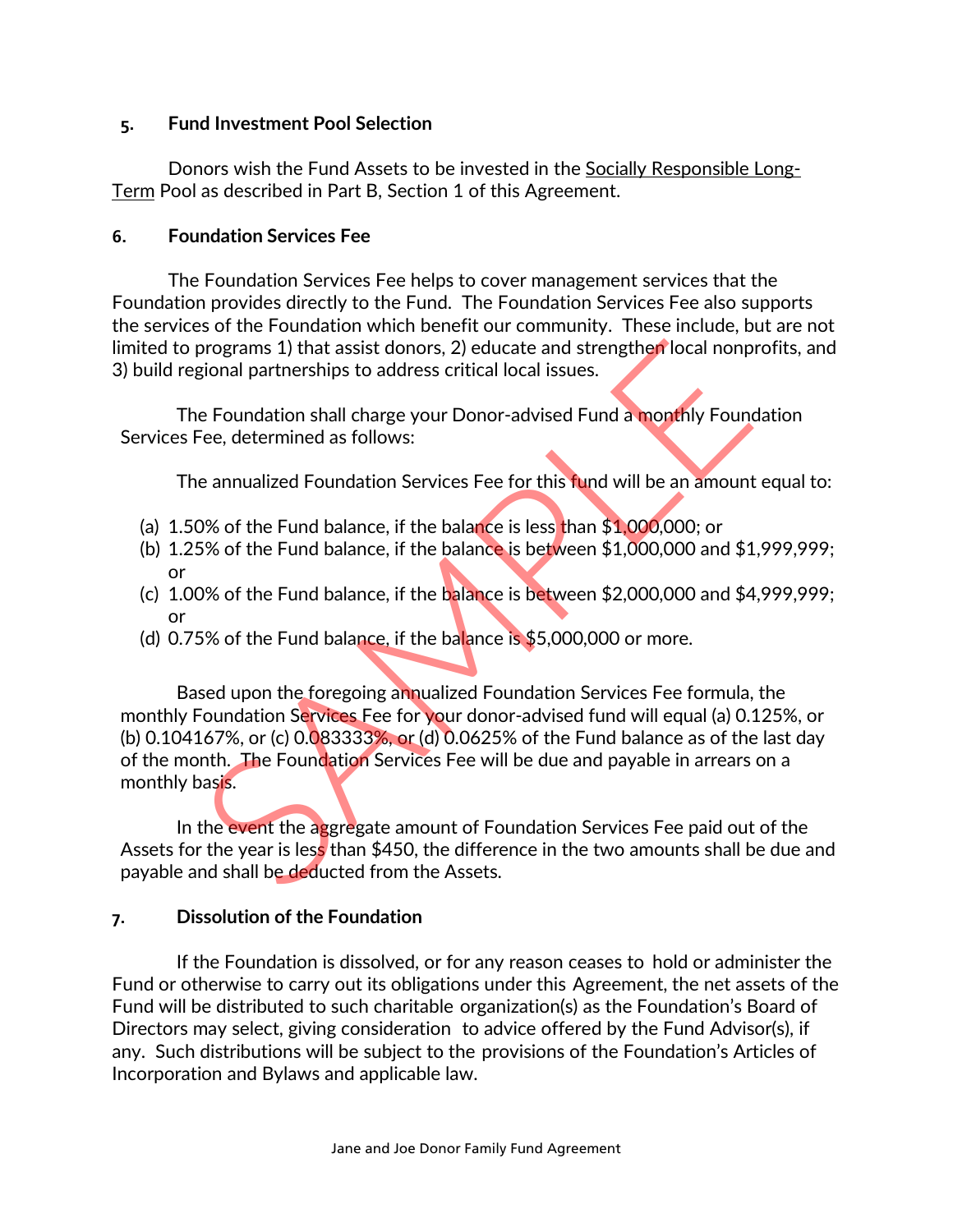### **8. Fund Advisors**

**a.** The Donors will serve as initial Fund Advisors.

**b.** If the Donors serve as Fund Advisor(s), then the Donors may appoint an individual to serve as a successor Fund Advisor when no Donor is willing or able to serve as a Fund Advisor. The Donors may make such appointment at any time in a written notice to the Foundation. Notwithstanding any other provision of this Agreement, no person shall be entitled to serve as a Fund Advisor unless such person (i) has been appointed by the Donors in writing and such appointment has not been revoked, and (ii) shall have reached eighteen (18) years of age.

**c.** Fund Advisor(s) may consult with, advise and make recommendations to the Foundation with respect to the timing and amounts of distribution from the Fund. Recommended distributions shall be in amounts of at least Two Hundred Fifty Dollars (\$250). The Foundation may rely conclusively on any advice or recommendation communicated to the Foundation by any of the Fund Advisors. While applicable law requires the Foundation to retain sole and absolute discretion over distributions from the Fund, the Foundation will consider and evaluate all advice and recommendations by the Fund Advisor(s). reached eighteen (18) years of age.<br>
Fund Advisor(s) may consult with, advise and make recommend<br>
ation with respect to the timing and amounts of distribution from the<br>
ation with respect to the timing and amounts of distr

**d.** When there are no longer any Fund Advisor(s). If the Fund is inactive as described in the Foundation's Inactive Fund Policy or there are no longer any individuals named by a Donor to serve as Fund Advisor, there will be no further Fund Advisor, the Fund shall cease being a donor-advised fund, and the assets remaining in the Fund at such time shall be allocated among grantmaking funds at the Foundation which most closely align with the grantmaking from the Fund.

## **9. Prohibited Distributions**

Consistent with applicable law, Fund assets shall not be used:

**a.** to satisfy any pledges made by the Donors, any Fund Advisor(s), or any of their respective family members and related parties (collectively, the "Related Parties");

**b.** to provide any grant, loan, compensation, or similar payments to any Related Party; or

**c.** to pay any membership dues, or to purchase any sponsorships, tickets, seats or tables at events, whether or not for charitable purposes, that would result in a benefit to any Related Party;

**d.** for any other purpose that would provide a benefit to any Related Party (other than an insubstantial benefit accruing to any such persons as members of the general public);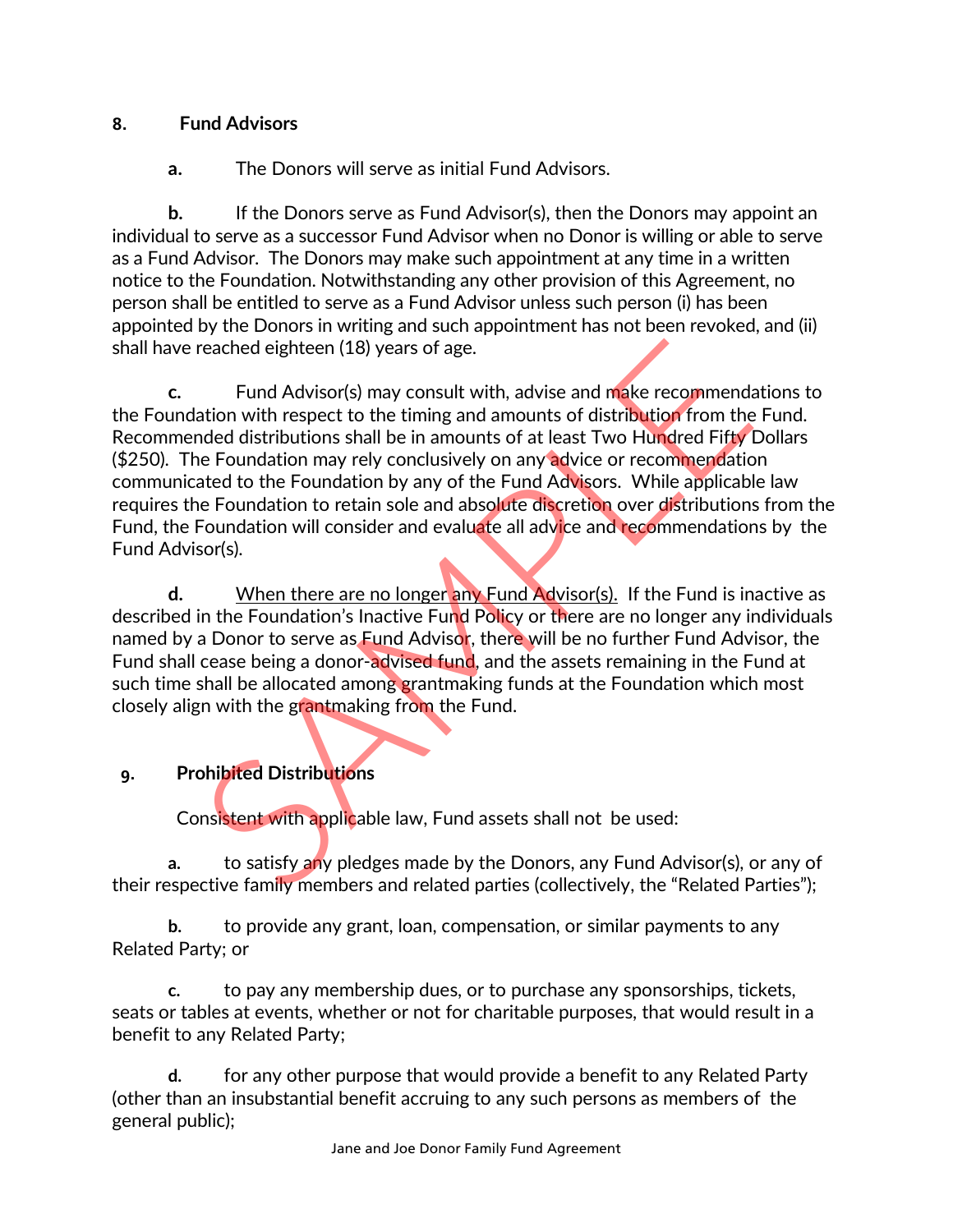**e.** to provide distributions to any individual;

**f.** to provide distributions to any entity that would require the Foundation to exercise "expenditure responsibility" (as described in Internal Revenue Code Sections 4966(c) and 4945(h)) unless approved by the Foundation in the specific instance;

**g.** to provide any distributions to any "disqualified supporting organization" (as defined in Internal Revenue Code Section 4966(d)(4)); or

**h.** to provide distributions for any purposes other than those specified in Internal Revenue Code Section 170(c)(2)(B). By way of illustration, but not of limitation, no Fund assets shall be used for lobbying or to influence the outcome of any election for public office.

### **10. Inactive Donor-advised Fund Policy**

In order to carry out its mandate of distributing charitable dollars to the community, the Foundation periodically reviews the grantmaking activity of all Donoradvised Funds. Currently, the Foundation's Inactive Fund Policy, as approved by the Foundation's Board of Directors is as follows. Expectitive Donor-advised Fund has made no grants and the advisor can<br>siste shall be used for lobbying or to influence the outcome of any election<br>tive Donor-advised Fund Policy<br>trace.<br>The Foundation periodically reviews t

**a.** The Foundation contacts donor advisors at least annually and encourages them to retain an active role in their Donor-Advised Fund.

**b.** If a Donor-Advised Fund has made no grants for two consecutive full calendar years, the Foundation will contact the donor advisor to encourage grantmaking and discuss intentions for the fund. They will be notified of our inactive fund policy.

**c.** If the advisor is unresponsive and/or the fund does not make any grants for another year (three consecutive full calendar years with no grants) the advisor will be given written notice via registered letter encouraging grantmaking and notifying them of our inactive fund policy.

**d.** In the event that the fund has made no grants and the advisor cannot be located or is unresponsive after another year, making the fund inactive for a total of four consecutive full calendar years, the fund will be considered as no longer having a donor advisor and will be terminated and administered as per the provisions stated in the fund agreement. Should there be no such provisions in the fund agreement, the fund will be transferred per the Foundation's variance power to the Foundation's Unrestricted Endowment Fund or to one of the Foundation's endowed Field of Interest Funds taking into consideration the fund's previous grant history.

### **End of Part A – No further text on this page.**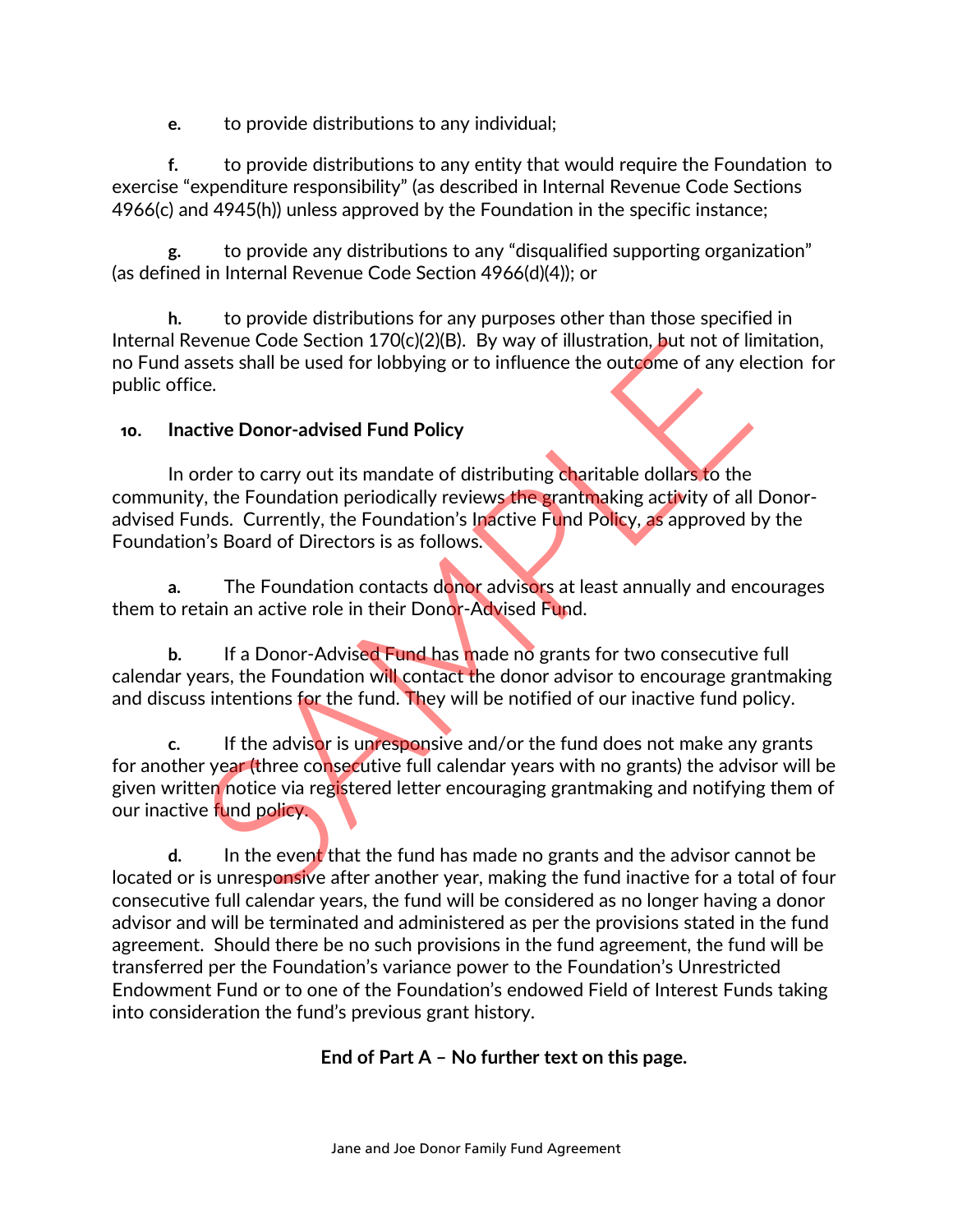# **Agreement for the Jane and Joe Donor Family Fund**

## **Agreement, Part B**

### **1. Asset Management and Investment Pool Descriptions**

**a.** Asset Management. The Foundation will hold, manage, invest and reinvest the Assets as part of the Foundation's investment portfolio consistent with the Foundation's investment policy, a copy of which is available upon request. Although the Assets may be commingled with other assets of the Foundation, the Fund's separate identity will be maintained. The Assets as part of the Foundation's investment portfolio consistent<br>
Atation's investment policy, a copy of which is available upon request.<br>
the Assets may be commingled with other assets of the Foundation, than<br>
arate

**b.** Choice of Investment Pool**.** The Assets will be managed in the investment pool set forth in Part A, Section 5 of this Agreement.

There are several choices available depending on the expected duration of the Fund and the Donors' risk tolerance. Nonendowed funds may be invested in any one of the Foundation's Investment pools described below.

Long-Term**.** Invested for long-term growth in accordance with the Foundation's investment policy.

Socially Responsible Long-Term**.** Invested with same target return and asset allocations as the Long-Term Pool, with a preference toward three areas:

**i.** *Socially Responsible Investing (SRI).* An exclusionary approach that seeks to avoid investing in companies whose products or services are ethically and environmentally questionable or controversial.

**ii.** *Environmental, Social, and Governance (ESG).* An integrative approach that seeks to include companies that have been identified as "best-in-class" when evaluated against key environmental, social, and governance metrics.

**iii.** *Impact Investing.* An approach that seeks investments that deliver social good within our community, as well as competitive financial returns.

Short Duration Fixed Income. Invested primarily in short-duration bonds.

Capital Preservation.Highly liquid cash and equivalents.

Jane and Joe Donor Family Fund Agreement **c.** The Donors or Fund Advisor(s), may recommend once per calendar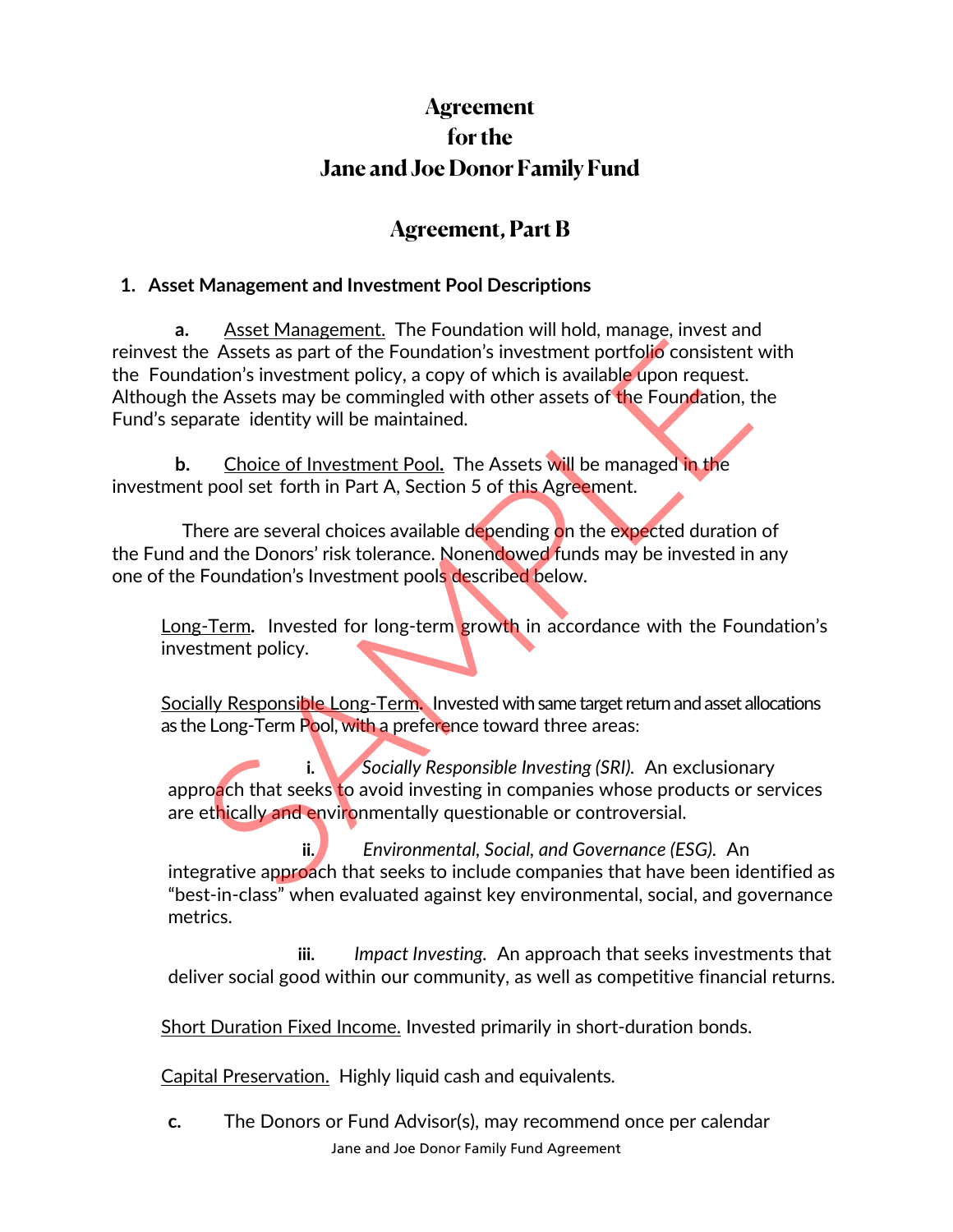year that the Fund Assets be moved into another investment pool by submitting its recommendation to the Foundation in writing, which recommendation will be considered and evaluated by the Foundation. Approved changes will be effective by the end of the month following the month the request is received (*e.g*., If the request is received in March, the fund will be moved no later than April 30).

### **2. No Guarantee of Investment Return**

**a.** Rate of Return. The Foundation does not guarantee that the Fund will earn a particular rate of return with respect to the investment of the Assets; rather, the Assets shall be invested in the investment pool selected in accordance with Part A, Section 5 above and shall earn the identical return on those assets in said investment pool that the Foundation earns with respect to its other assets invested in that particular investment pool. All income and capital gains or losses of the investment pool in which the Assets are invested shall be allocated to the Fund on a monthly and pro rata basis, based upon the ratio that the value of the Assets invested in the investment pool bears to the aggregate value of all assets invested in said pool.

**b.** Diminution of Value. The Foundation will not be liable for any diminution in value of the Assets, including, but not limited to, losses directly or indirectly caused by acts of war, acts of terrorism, labor disputes, exchange or market decisions, including the suspension of trading, market volatility, trade volume, or by government restriction or otherwise.

## **3. Fees and Expenses Description**

**a.** Foundation Services Fee. The Foundation Services Fee helps to cover management services that the Foundation provides directly to the Fund. The Foundation Services Fee also supports the services of the Foundation which benefit our community. These include, but are not limited to programs 1) that assist donors, 2) educate and strengthen local nonprofits, and 3) build regional partnerships to address critical local issues. The Fund shall be charged the Foundation Services Fee as determined in accordance with the formula set forth in Part A, Section 6 ("Foundation Services Fees Charged"). Said formula is subject to change from time to time on advance notice of such change to the Donors or Fund Advisor(s), if any. above and shall earn the identical return on those assets in said investing the Foundation earns with respect to its other assets invested in that investment pool. All income and capital gains or losses of the investment i

**b.** Investment Management Fees. Investment management and other fees and costs charged by the investment managers managing the investment pool in which the Assets are invested shall be allocated and charged to the Fund on a pro rata basis, based upon the ratio that the value of the Assets invested in said investment pool bears to the aggregate value of all assets invested in said pool.

**c.** Direct Expenses. In addition to the Investment Management Fees described in Part B, Section 3(b) above, the Foundation may, from time to time, incur third-party expenses in connection with the administration of the Fund, including but not limited to legal, accounting, credit card fees and other professional fees and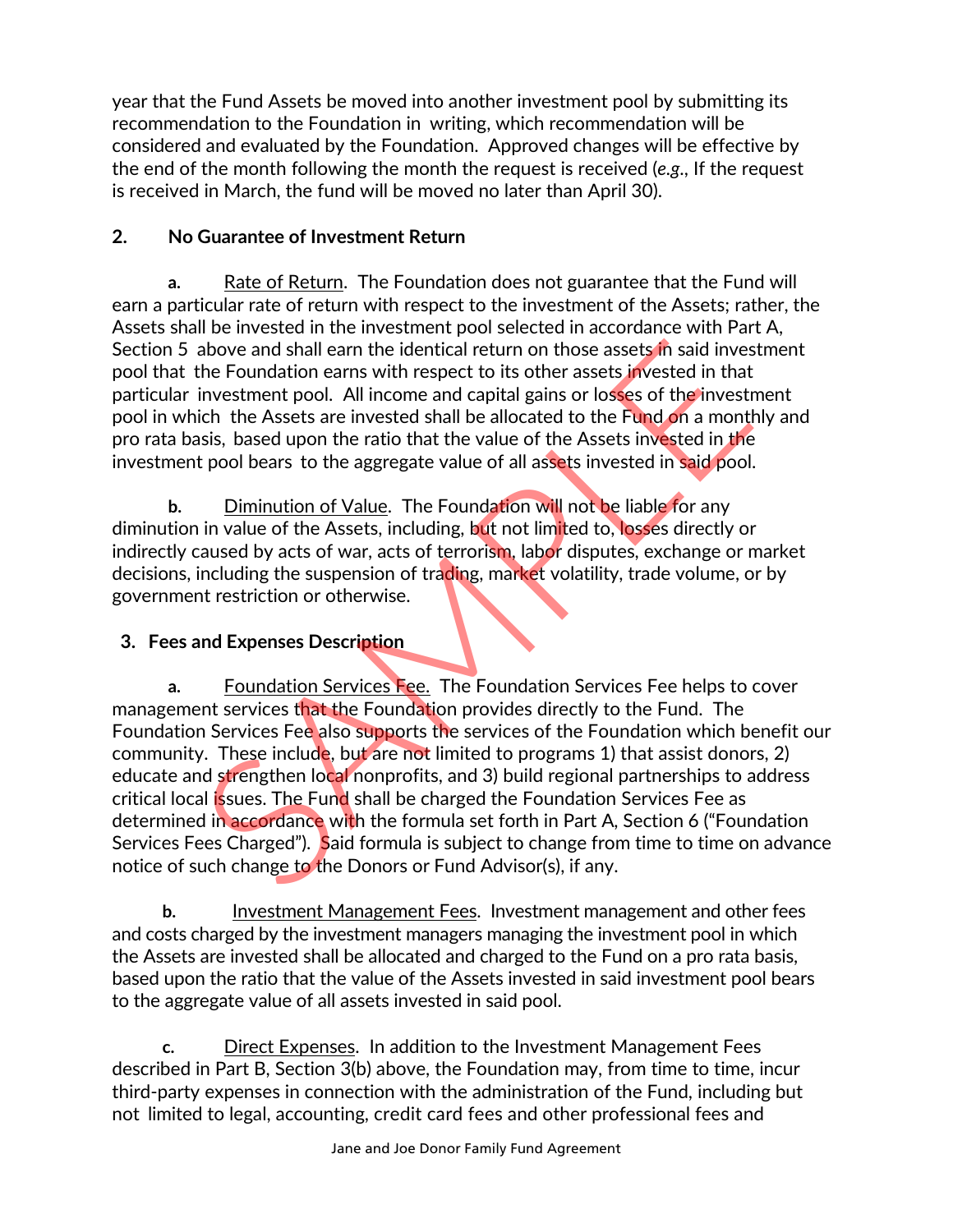related charges (collectively, the "Direct Expenses"). Such Direct Expenses shall be allocated and charged to the Fund. Where such Direct Expenses relate to one or more investment pools in which Assets were invested, they will be allocated and charged to the Fund on a pro rata basis, based upon the ratio that the value of the Assets invested in the applicable investment pool bears to the aggregate value of all assets invested in said investment pool.

**d.** Donors' Expenses. The Donors shall be responsible for payment of all fees to the Donors' own professional advisors (attorney, accountant, financial advisor, etc.) involved in the set-up of the Fund.

**e.** Payment of Fees and Expenses.

**i.** *Foundation Services Fee*. The Foundation Services Fee shall be due and payable in arrears and shall be deducted from the Assets on the last day of each month.

**ii.** *Investment Management Fees*. The Investment Management Fees shall be deducted from the Assets in accordance with agreements between the Foundation and the applicable investment managers for the pool or pools in which the Assets are invested.

**iii.** *Direct Expenses*. The Foundation shall be entitled to reimbursement for Direct Expenses out of the Assets. The Foundation shall deliver to the Donors or Fund Advisor(s), if any, a notice of its intent to be reimbursed within fifteen (15) days in advance of the applicable reimbursement.

### **4. Additions to Fund**

**a.** It is anticipated by the Donors and the Foundation that, from time to time, other assets may be contributed to the Fund. Contributions of cash and marketable securities may be accepted and deposited into the Fund at any time. The Foundation will have the discretion to accept or refuse any non-cash contributions. All of the property transferred to the Foundation for deposit in the Fund, including additional contributions and any net income, minus any net losses derived from the investment of such property as provided herein shall be collectively referred to as the "Assets" and shall be administered and distributed in accordance to the provisions of this Agreement, including, without limitation, for the purpose set forth in Part A, Section 3 of this Agreement. Payment of Fees and Expenses.<br>
i. Foundation Services Fee. The Foundation Services<br>
due and payable in arrears and shall be deducted from the Assets on<br>
of each month.<br>
ii. Investment Management Fees. The Investment<br>
ment

**b.** Any materials (including materials in written or electronic form or intended for broadcast) designed to raise money for or to otherwise publicize the Fund must be submitted in writing for review by the Foundation. No such materials shall be used without the Foundation's prior approval.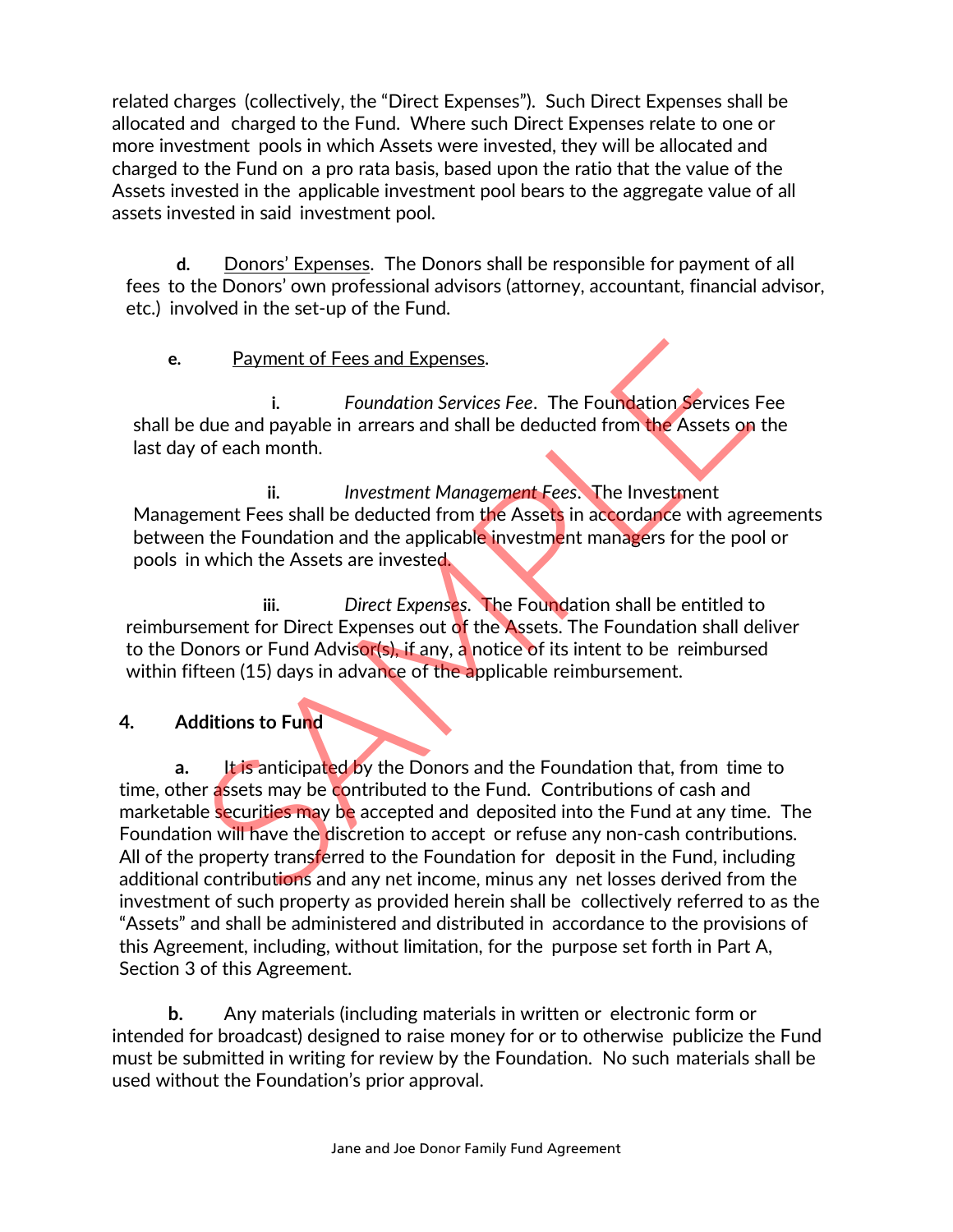### **5. Ownership of Assets**

All gifts and contributions made to the Fund are irrevocable and become the sole property of the Foundation. The assets of the Fund will, at all times, be the property of the Foundation, held by the Foundation in its corporate capacity as a component fund of the Foundation under Treasury Regulation Section 1.170A-9(e)(11), and the Fund will not be deemed a trust fund held by the Foundation in a trustee capacity. The assets of the Fund will be reported as assets of the Foundation for both tax reporting purposes and for purposes of the Foundation's financial statements.

### **6. Reports**

The Foundation shall report to the Donors or Fund Advisor(s), if any the investment performance of the investment pool in which the Assets are invested. Reporting shall be made on a quarterly basis approximately thirty (30) days following the end of each calendar quarter during the term. Audited annual financial statements of the Foundation will be made available on our web site and upon request.

### **7. Compliance with Internal Revenue Code**

Nothing in this Agreement shall affect the status of the Foundation as an organization described in Internal Revenue Code Section 501(c)(3), and as an organizations that is not a private foundation within the meaning of Section 509(a) of said Code. This Agreement shall be interpreted to conform to the requirements of the foregoing provisions of the Internal Revenue Code and any regulations issued pursuant thereto. The Foundation is authorized to amend this Agreement to conform to the provisions of any applicable law or government regulation. e Foundation shall report to the Donors or Fund Advisor(s), if any the proformance of the investment pool in which the Assets are Reporting shall be made on a quarterly basis approximately thirty (3) wing the end of each c

### **8. Variance Power**

The Donors acknowledge and agree that the Fund and all of the Assets will be administered by the Foundation in accordance with the terms and conditions of the Foundation's Articles of Incorporation and Bylaws, and applicable California and Federal statutes as may be amended from time to time. The Donors also acknowledges that, notwithstanding any provision contained in this Agreement to the contrary, the Foundation's Board of Directors has the sole variance power to modify any restrictions or conditions imposed upon the Fund or the Assets if, in the judgment of the Foundation's Board, such restriction becomes unnecessary, incapable of fulfillment, or inconsistent with the charitable purposes or needs served by the Foundation.

### **9. Miscellaneous**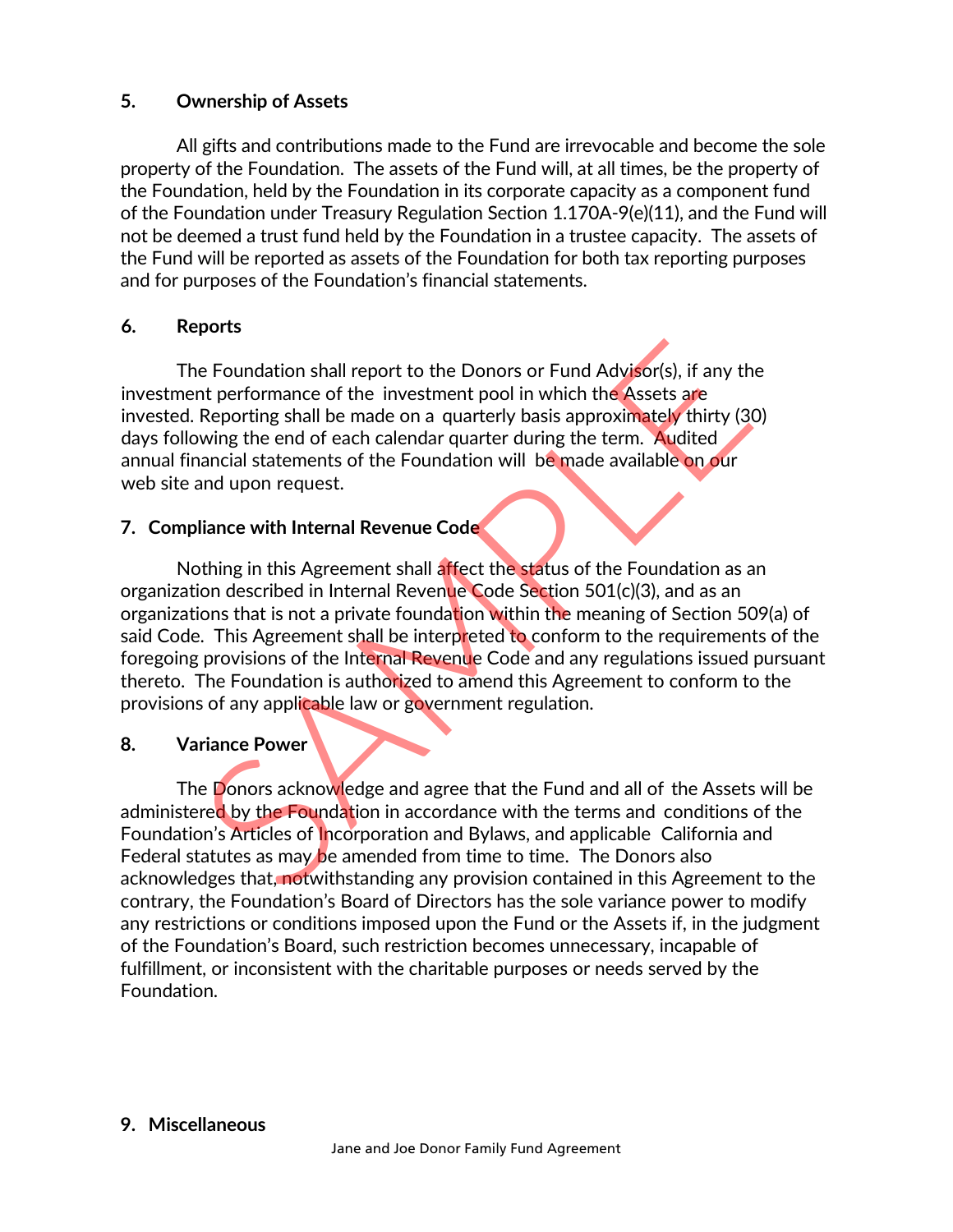**a.** The Fund assets shall be administered and this Agreement and the validity thereof shall be governed by and construed in accordance with the laws of the State of California, without regard for the conflicts of laws principle thereof, and the applicable provisions of the Internal Revenue Code, as the same may be amended from time to time.

**b.** The captions of this Agreement are included for convenience only and shall in no way define or limit any of the provisions hereof or otherwise affect their construction or effect.

**c.** Neither party may assign any of its rights or delegate any of its duties under this Agreement. This Agreement shall be binding upon and shall inure to the benefits of the parties hereto and their respective successors.

**d.** If in any jurisdiction any provision of this Agreement or its application to any party or circumstance is restricted, prohibited or unenforceable, such provision shall, as to such jurisdiction, be ineffective only to the extent of the restriction, prohibition or unenforceability without invalidating the remaining provisions hereof and without affecting the validity or enforceability of such provision in any other jurisdiction or its application to other parties or circumstances. Neither party may assign any of its rights or delegate any of its<br>Agreement. This Agreement shall be binding upon and shall inure<br>the parties hereto and their respective successors.<br>If in any jurisdiction any provision of

**e.** This Agreement may be signed in any number of counterparts with the same effect as if the signature on each such counterpart were upon the same instrument.

**f.** This Agreement may not be modified except by written instrument signed by both the Foundation and the Donors and only as consistent with all applicable state and federal law; provided, however, that while restrictions, if any, imposed by the Donors upon the Fund may be removed by an amendment to this Agreement, no such restrictions may be changed and no new restrictions may be added by the Donors.

**g.** This Agreement, together with the exhibits and other documents referred to herein, contains the entire agreement of the Donors and the Foundation concerning the subject matter hereof and supersedes all prior and contemporaneous negotiations, correspondence, understanding, letters of intent, and agreements, whether verbal or written, between the parties regarding the subject matter hereof.

## **End of Part B, no further text on this page**